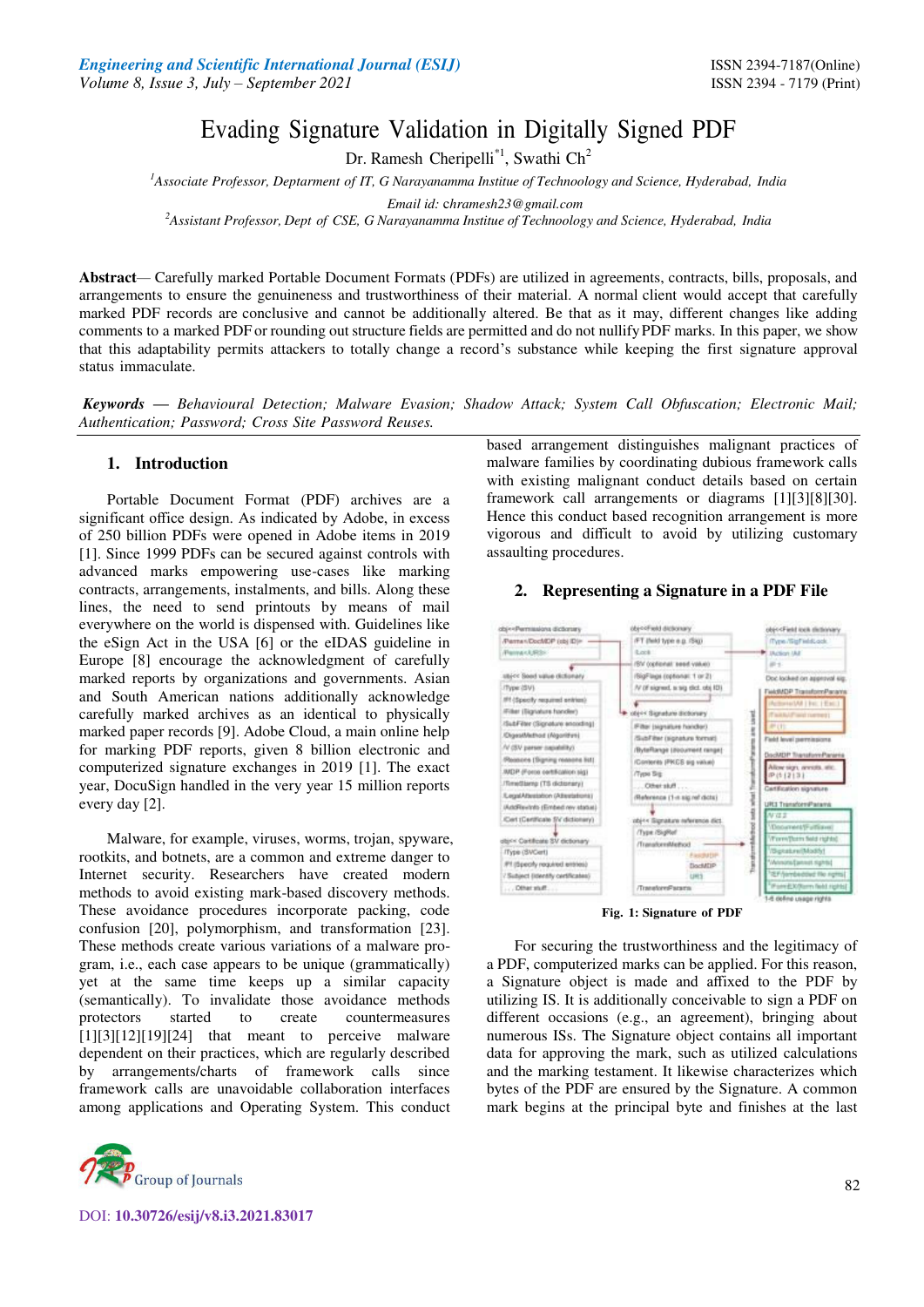byte of the trailer 2. When a PDF that contains a PDF Signature is opened, the watcher application consequently approves the mark and gives an admonition if the substance has been altered.

# **3. Attacks on PDF Signatures**

The researchers outline three separate kinds of attack: This attack controls the computerized signature itself, making it outlandish for the watcher to confirm it. All things considered, the watcher actually reports the signature as substantial. This was one of the most ineffective attack, hindered by most watchers, despite the fact that Adobe Acrobat Reader DC and Adobe Reader XI were both gotten out by it.

# **3.1 Universal Signature Forgery (USF)**

This attack controls the computerized signature itself, making it outlandish for the watcher to confirm it. All things considered, the watcher actually reports the signature as substantial. This was one of the most ineffective attack, hindered by most watchers, despite the fact that Adobe Acrobat Reader DC and Adobe Reader XI were both gotten out by it.



**Fig. 2: Universal Signature Forgery** 

### **3.2 Incremental Saving Attack (ISA)**



**Fig. 3: Incremental Saving Attack** 

Here a fraudster adds new substance to the furthest limit of a marked PDF utilizing an element of the document design called steady saving. Saving new



substance gradually to an all-around marked record is something substantial to do, yet the document watcher should tell clients that the report has been modified. ISA prevents that from occurring by adjusting metadata in the recently saved piece of the document, tricking the watcher into showing the new substance without hailing it as changed.

#### **3.3 Signature Wrapping (SWA)**

 This was the attack most probably to work across a range of viewers and online file validators. It takes the originally signed content and moves it to a different part of the document, inserting new, fraudulent content at the original position.



**Fig. 4: Signature Wrapping** 

#### **3.4 Attacker Model**

The attacker make the shadowed PDF archive PDF1= createPDF(). They can install self-assertive substance into this record. Self-assertive in this setting implies that the aggressors can insert undetectable substance into the PDF record. The substance can be by the same token imperceptible because of an overlaying content (e.g., a picture), on the grounds that the relating PDF object isn't referred to in the table, or because of some other covering attack procedures. The signers make another archive PDF2 by marking PDF1, for example PDF2 =  $sign$  (PDF1). The endorsers can be a human, for instance, accepting PDF1 through email, or an online signing administration, like DocuSign1 or Adobe Document Cloud 2 to which the aggressors transfer the record. Eventually, the assailants get PDF2. They can alter the document once more, for example, the attackers make PDF3 = manipulate (PDF2). The attackers send PDF2 and PDF3 to the people in question.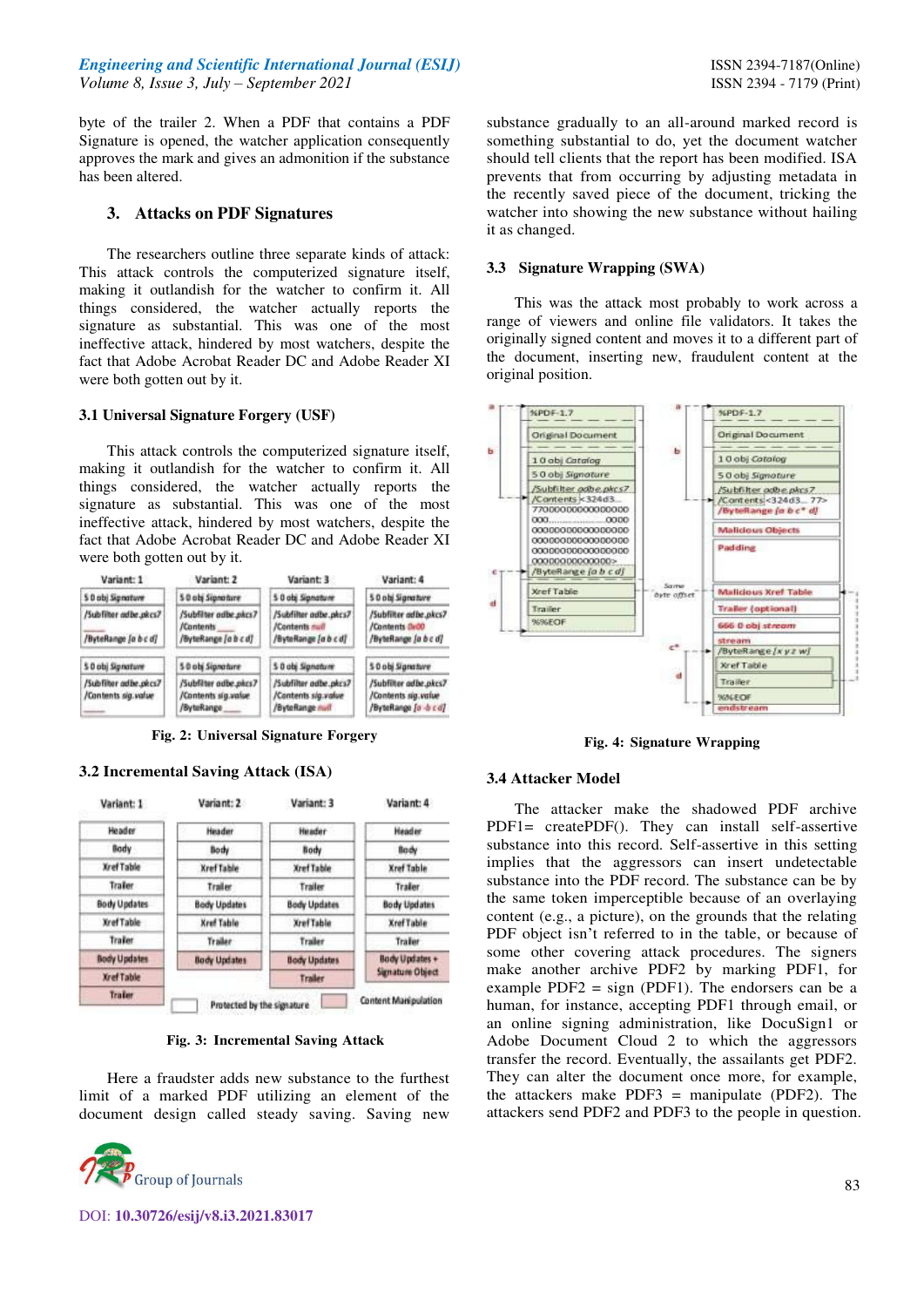The casualties check the two records as indicated by the triumphant condition.

# **4. Methodology a of PDF Modifications**

To complete the assault, a noxious entertainer makes a PDF report with two unique substance: one which is the substance that is normal by the gathering marking the archive, and the other, a piece of concealed substance that gets shown once the PDF is agreed upon. The endorsers of the PDF get the record, audit it, and sign it," the analysts illustrated. "The aggressors utilize the marked record, change it marginally, and send it to the people in question. Subsequent to opening the marked PDF, the casualties check whether the advanced mark was effectively confirmed. Be that as it may, the casualties see unexpected substance in comparison to the endorsers. In the simple world, the assault is comparable to purposely leaving void spaces in a paper report and getting it endorsed by the concerned party, at last permitting the counterparty to embed self-assertive substance in the spaces.



## **Fig. 5: Attacker Model**

It was conceivable to change a current marked report without nullifying its mark, subsequently making it conceivable to manufacture a PDF record. Despite the fact that sellers have since applied safety efforts to fix the issue, the new examination means to stretch out this assault model to determine the likelihood that a foe can alter the noticeable substance of a carefully marked PDF without negating its signature, expecting that they can control the PDF before it's agreed upon. At its center, the assaults influence "innocuous" PDF highlights which don't discredit the signature, for example, "steady update" that takes into account making changes to a PDF (e.g., rounding out a structure) and "intelligent structures" (e.g., text fields, radio catches, and so on) to conceal the noxious substance behind apparently harmless overlay objects or straightforwardly supplant the first substance after it's agreed upon. A third variation called "hide and replace" can be utilized to consolidate the previously mentioned techniques and adjust the substance of a whole record by essentially changing the item references in the PDF. The assailant can assemble a total shadow record impacting the



DOI: **10.30726/esij/v8.i3.2021.83017**

introduction of each page, or even the complete number of pages, just as each article contained

## **5. Evaluation**

We considered our assaults in contrast to two sorts of uses. The commonly known work area applications everybody utilizes on a day by day bases and online approval administrations. The last one is regularly utilized in the business world to approve the mark of a PDF archive restoring an approval report thus. During our examination, we distinguished 21 out 22 work area watcher applications and 5 out of 7 online approval administrations powerless against in any event one of our assaults. In Any case, it isn't applicable in reality. Talking about agreements endorsed by different people would cause issues since a various marked PDF .For this reason, we extend the validation algorithm as follows:

- 1) Take the input PDF and split it into its revisions  $P =$ PDFrev1, ..., PDFrevn according to its Incremental Savings.
- 2) Find the first signed revision PDFrevi P with i 0. a) If no signature is found, it returns false.
- 3) For  $j = i, \ldots, n$ 
	- a) If PDFrev j has no signature, return false
	- b) Verify PDFrev j , i.e., true = vrfysingle ( PDFrev j ) , or return false
- 4) return true Our algorithm is a composition. It uses an algorithm vrfysingle (), which can verify a PDF that contains precisely one signature,



**Fig. 6: Methodology a of PDF Modifications** 

## **6. Conclusion**

We've given a short outline of the various kinds of assaults on Pdf's distinguished by the researchers, and addressed their visual nature. This is basically what sets the shadow assaults separated from the prior arrangement of cryptographic weaknesses. The substance of this sort of assault is to send out vindictive conduct determinations from a malware program to numerous shadow measures. We executed a compilerlevel model instrument to exhibit its achievability. Our